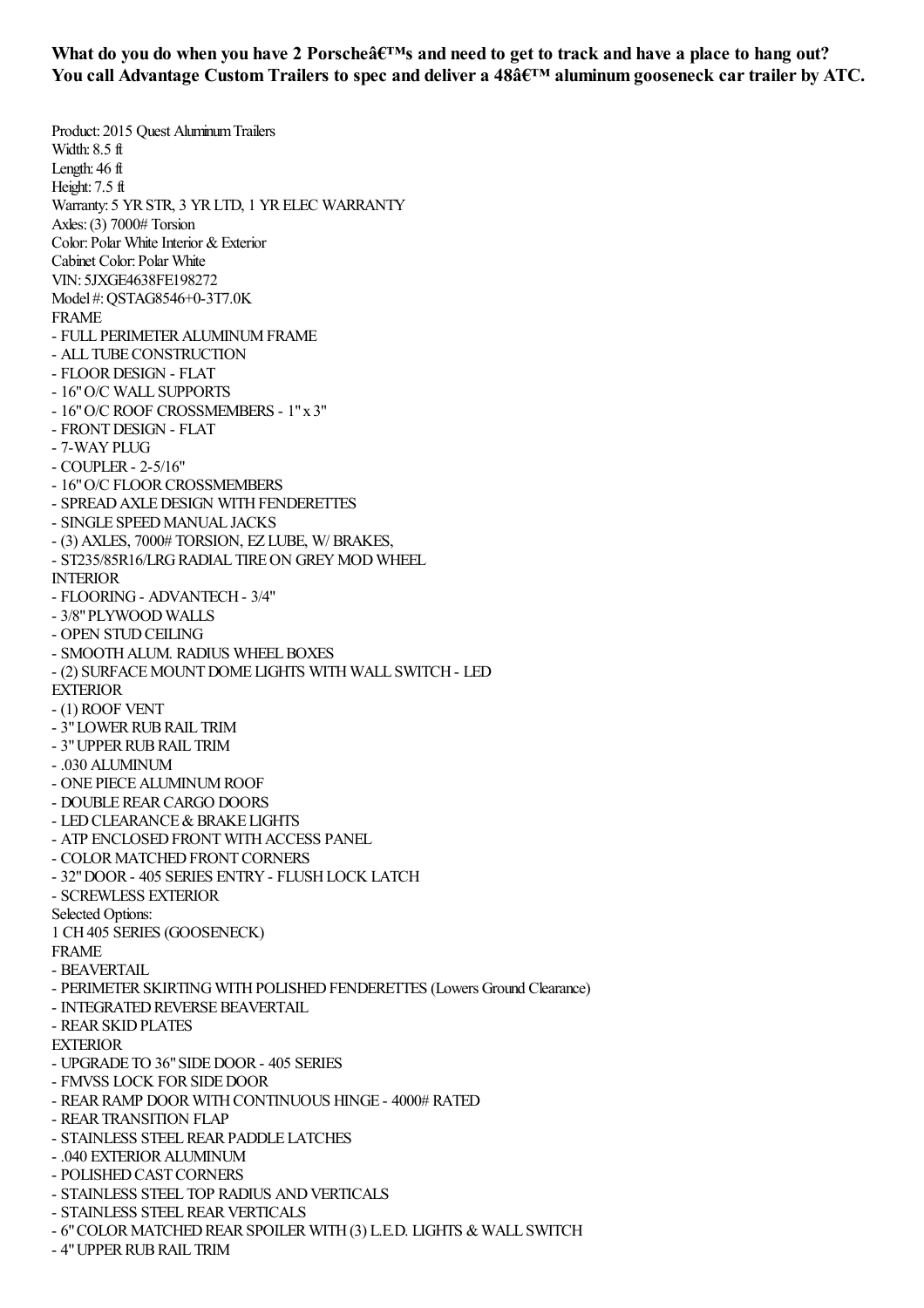- 7" LOWER RUB RAIL TRIM

- 14" MANUAL ROOF VENT
- ALUMINUM SLIDE IN/OUT STEP
- ALUMINUM WHEELS
- AWNINGRAIL INSTALLED

INTERIOR

- EXTRUDEDALUMINUMFLOOR
- EXTRUDED ALUMINUM RAMP AND TRANSITION FLAP
- INSULATED WALLS ANDCEILING- 1"E.P.S.
- GRAYCARPET IN RISER
- SCREWLESS ALUMINUM WALLS ANDCEILING
- (4) 6000# RECESSED FLOOR SWIVEL D-RINGS
- 8' LOWERCABINET
- 8' UPPER CABINET WITH LOWER RADIUS EDGE
- (2) SINGLE 5" DRAWER UNITS INTEGRATED INTO LOWER CABINET
- ALUMINUM DRESSER CLOSET 1/2 HEIGHT
- TOP HINGEDCABINETRY WITHGAS SHOCKS ON DOORS
- IN-FLOORSPARE TIRECOMPARTMENT
- **ELECTRICAL**
- 50 AMP BREAKER BOX / 60 AMP CONVERTER / 12V FUSE PANEL COMBO UNIT
- EXTERIOR POWER INLET (MOTORBASE) WITH 25' SHORE CORD
- BATTERY- 12VAGM(930 CA, 775 CCA)
- MANUAL POWER CUT OFF SWITCH
- (1) EXTERIOR GFI PROTECTED RECEPT
- (3) INTERIOR GFI PROTECTED RECEPTS
- (4) 12V18"RECESSEDL.E.D. LIGHTS
- PAIR OF 3-WAY SWITCHES FOR 18" L.E.D. LIGHTS FRONT & REAR
- (3) PUCK LIGHTS 12V L.E.D. UNDER UPPER CABINET WITH WALL SWITCH
- (2) 12V SURFACE MOUNT EXTERIOR HIGH-OUTPUT LED SCENE LIGHTS WITH WALL SWITCH
- SECONDSETOF L.E.D. BRAKE LIGHTS
- BRACE AND WIRE FOR FUTURE A/C
- \*\*\* DELETES STANDARD 12V DOME LIGHTS \*\*\*
- 46 ft UPGRADE FROM.040 TO .050 EXTERIORALUMINUM/ FT (CH405)
- \*\*\* FORTRAILERS UP TO 8' INTERIORHEIGHT NEEDCUSTOMPRICE FORTALLERTRAILERS \*\*\*
- 1 UPGRADE TO 60"405 SERIES DOUBLEDOORS FROM36"405 SERIES
- 1 TAPERED NOSE FOR GOOSENECK WITH COLOR MATCHED CORNERS
- \*\*\* NOT COMPATIBLE WITH ALL SHORT BED TRUCKS TRUCK CLEARANCE REVIEW
- AVAILABLE UPON REQUEST \*\*\*
- 1 pair REARBOGEY WHEELS
- Deletes Rear Skid Plates
- 46 ft 6"ADDITIONALHEIGHT / FT
- \*\*\* REAR DOOR OPENING DOES NOT EXCEED 7' HEIGHT UNLESS OPTIONED SEPARATELY \*\*\*
- \*\*\* ENTRANCE DOOR WILL NOT EXCEED 78" \*\*\*
- 1 UPGRADE FROMMANUAL LANDINGGEARTO DUAL POSTHYDRAULIC JACK FOR **GOOSENECK**
- INCLUDES MANUALOVERRIDE
- \*\*\* DELETES MANUAL LANDING GEAR \*\*\*
- \*\*\* BATTERY REQUIRED FOR OPERATION NOT INCLUDED \*\*\*
- 2 SPARE ST235/85R16/LRGON ALUMINUM WHEEL (7K AXLES)
- 3 IN-FLOORSPARE TIRECOMPARTMENT
- TOTALOF 4, 1 IN 405 PKG
- 32"x 32"x 10"
- 1 EXTERIORWALL SPARE TIREMOUNT GOOSENECK
- ON LOWER EXTERIOR RISER WALL CHECK FOR CLEARANCE
- 2 8' FOLDUP TIRERACK
- 1 RACK TIRES ARE 28" & OTHER 25-26"
- LOCATE ON CURBSIDE HIGH AS POSSIBLE BUT ENOUGH ROOM TO GET TIRES IN/OUT
- \*\*\*\*USEA-TRACK IN PLACEOF E-TRACK\*\*\*\*\*
- \*\*\* Tie Strap Not Included \*\*\*
- 1 ADD(2) 36"x 24"BAGGAGEDOORS TO ENCLOSEDRISER- TOP HINGED- 405 SERIES
- SPECIFY IF VENTED \*\*\* APPROXIMATE OPENINGS ARE 34" X 22" \*\*\*
- 1 set ADJUSTABLEALUMINUMRAMP DOORBUMPERS SETOF 4 FORREARRAMP EXTENSIONS - \*\*\* RANGE: 6.5", 7.5", 8.5"\*\*\*
- 1 PREMIUM MIRROR FINISH STAINLESS STEEL EXTERIOR METAL ON REAR RAMP DOOR